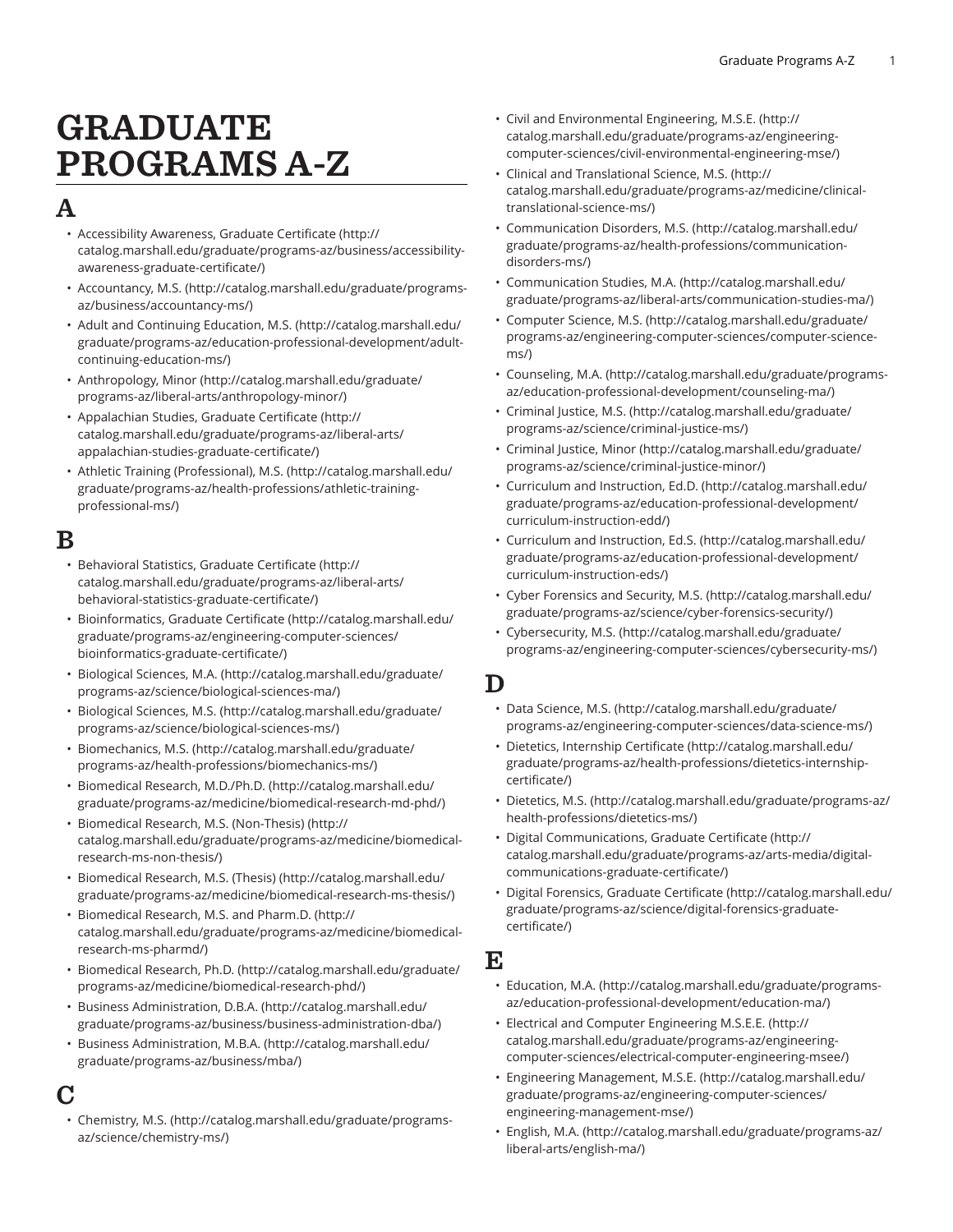- [Environmental](http://catalog.marshall.edu/graduate/programs-az/engineering-computer-sciences/environmental-science-graduate-minor/) Science, Graduate Minor ([http://](http://catalog.marshall.edu/graduate/programs-az/engineering-computer-sciences/environmental-science-graduate-minor/) [catalog.marshall.edu/graduate/programs-az/engineering](http://catalog.marshall.edu/graduate/programs-az/engineering-computer-sciences/environmental-science-graduate-minor/)[computer-sciences/environmental-science-graduate-minor/](http://catalog.marshall.edu/graduate/programs-az/engineering-computer-sciences/environmental-science-graduate-minor/))
- [Environmental](http://catalog.marshall.edu/graduate/programs-az/engineering-computer-sciences/environmental-science-ms/) Science, M.S. ([http://catalog.marshall.edu/graduate/](http://catalog.marshall.edu/graduate/programs-az/engineering-computer-sciences/environmental-science-ms/) [programs-az/engineering-computer-sciences/environmental](http://catalog.marshall.edu/graduate/programs-az/engineering-computer-sciences/environmental-science-ms/)[science-ms/](http://catalog.marshall.edu/graduate/programs-az/engineering-computer-sciences/environmental-science-ms/))
- [Exercise](http://catalog.marshall.edu/graduate/programs-az/health-professions/exercise-science-ms/) Science, M.S. [\(http://catalog.marshall.edu/graduate/](http://catalog.marshall.edu/graduate/programs-az/health-professions/exercise-science-ms/) [programs-az/health-professions/exercise-science-ms/\)](http://catalog.marshall.edu/graduate/programs-az/health-professions/exercise-science-ms/)

#### ${\bf F}$

- Family Nurse [Practitioner](http://catalog.marshall.edu/graduate/programs-az/health-professions/family-nurse-practitioner-program-post-masters-certificate/) Program, Post Master's Certificate [\(http://](http://catalog.marshall.edu/graduate/programs-az/health-professions/family-nurse-practitioner-program-post-masters-certificate/) [catalog.marshall.edu/graduate/programs-az/health-professions/](http://catalog.marshall.edu/graduate/programs-az/health-professions/family-nurse-practitioner-program-post-masters-certificate/) [family-nurse-practitioner-program-post-masters-certificate/](http://catalog.marshall.edu/graduate/programs-az/health-professions/family-nurse-practitioner-program-post-masters-certificate/))
- [Forensic](http://catalog.marshall.edu/graduate/programs-az/science/forensic-science-ms/) Science, M.S. [\(http://catalog.marshall.edu/graduate/](http://catalog.marshall.edu/graduate/programs-az/science/forensic-science-ms/) [programs-az/science/forensic-science-ms/](http://catalog.marshall.edu/graduate/programs-az/science/forensic-science-ms/))

# G

- [Geobiophysical Science, Minor](http://catalog.marshall.edu/graduate/programs-az/science/geobiophysical-science-minor/) [\(http://catalog.marshall.edu/](http://catalog.marshall.edu/graduate/programs-az/science/geobiophysical-science-minor/) [graduate/programs-az/science/geobiophysical-science-minor/\)](http://catalog.marshall.edu/graduate/programs-az/science/geobiophysical-science-minor/)
- Geography, [Accelerated](http://catalog.marshall.edu/graduate/programs-az/liberal-arts/geography-accelerated-masters-degree/) Master's Degree ([http://](http://catalog.marshall.edu/graduate/programs-az/liberal-arts/geography-accelerated-masters-degree/) [catalog.marshall.edu/graduate/programs-az/liberal-arts/](http://catalog.marshall.edu/graduate/programs-az/liberal-arts/geography-accelerated-masters-degree/) [geography-accelerated-masters-degree/\)](http://catalog.marshall.edu/graduate/programs-az/liberal-arts/geography-accelerated-masters-degree/)
- [Geography,](http://catalog.marshall.edu/graduate/programs-az/liberal-arts/geography-ma/) M.A. ([http://catalog.marshall.edu/graduate/programs](http://catalog.marshall.edu/graduate/programs-az/liberal-arts/geography-ma/)[az/liberal-arts/geography-ma/\)](http://catalog.marshall.edu/graduate/programs-az/liberal-arts/geography-ma/)
- [Geography,](http://catalog.marshall.edu/graduate/programs-az/liberal-arts/geography-ms/) M.S. ([http://catalog.marshall.edu/graduate/programs](http://catalog.marshall.edu/graduate/programs-az/liberal-arts/geography-ms/)[az/liberal-arts/geography-ms/](http://catalog.marshall.edu/graduate/programs-az/liberal-arts/geography-ms/))
- [Geography,](http://catalog.marshall.edu/graduate/programs-az/liberal-arts/geography-minor/) Minor [\(http://catalog.marshall.edu/graduate/programs](http://catalog.marshall.edu/graduate/programs-az/liberal-arts/geography-minor/)[az/liberal-arts/geography-minor/](http://catalog.marshall.edu/graduate/programs-az/liberal-arts/geography-minor/))
- Geospatial Information [Science-Advanced,](http://catalog.marshall.edu/graduate/programs-az/liberal-arts/geospatial-information-science-advanced-graduate-certificate/) Graduate Certificate [\(http://catalog.marshall.edu/graduate/programs-az/liberal-arts/](http://catalog.marshall.edu/graduate/programs-az/liberal-arts/geospatial-information-science-advanced-graduate-certificate/) [geospatial-information-science-advanced-graduate-certificate/\)](http://catalog.marshall.edu/graduate/programs-az/liberal-arts/geospatial-information-science-advanced-graduate-certificate/)
- Geospatial Information [Science-Basic,](http://catalog.marshall.edu/graduate/programs-az/liberal-arts/geospatial-information-science-basic-graduate-certificate/) Graduate Certificate [\(http://](http://catalog.marshall.edu/graduate/programs-az/liberal-arts/geospatial-information-science-basic-graduate-certificate/) [catalog.marshall.edu/graduate/programs-az/liberal-arts/geospatial](http://catalog.marshall.edu/graduate/programs-az/liberal-arts/geospatial-information-science-basic-graduate-certificate/)[information-science-basic-graduate-certificate/\)](http://catalog.marshall.edu/graduate/programs-az/liberal-arts/geospatial-information-science-basic-graduate-certificate/)

#### $\bf H$

- Health Care [Administration,](http://catalog.marshall.edu/graduate/programs-az/business/health-care-administration-ms/) M.S. [\(http://catalog.marshall.edu/](http://catalog.marshall.edu/graduate/programs-az/business/health-care-administration-ms/) [graduate/programs-az/business/health-care-administration-ms/\)](http://catalog.marshall.edu/graduate/programs-az/business/health-care-administration-ms/)
- [Health Informatics, M.S. \(http://catalog.marshall.edu/graduate/](http://catalog.marshall.edu/graduate/programs-az/business/health-informatics-ms/) [programs-az/business/health-informatics-ms/](http://catalog.marshall.edu/graduate/programs-az/business/health-informatics-ms/))
- [History,](http://catalog.marshall.edu/graduate/programs-az/liberal-arts/history-ma/) M.A. [\(http://catalog.marshall.edu/graduate/programs-az/](http://catalog.marshall.edu/graduate/programs-az/liberal-arts/history-ma/) [liberal-arts/history-ma/\)](http://catalog.marshall.edu/graduate/programs-az/liberal-arts/history-ma/)
- [History,](http://catalog.marshall.edu/graduate/programs-az/liberal-arts/history-minor/) Minor [\(http://catalog.marshall.edu/graduate/programs-az/](http://catalog.marshall.edu/graduate/programs-az/liberal-arts/history-minor/) [liberal-arts/history-minor/](http://catalog.marshall.edu/graduate/programs-az/liberal-arts/history-minor/))
- [Home \(http://catalog.marshall.edu/](http://catalog.marshall.edu/))
- [Home \(http://catalog.marshall.edu/](http://catalog.marshall.edu/))
- Human Resource [Management,](http://catalog.marshall.edu/graduate/programs-az/business/human-resource-management-ms/) M.S. ([http://catalog.marshall.edu/](http://catalog.marshall.edu/graduate/programs-az/business/human-resource-management-ms/) [graduate/programs-az/business/human-resource-management](http://catalog.marshall.edu/graduate/programs-az/business/human-resource-management-ms/)[ms/](http://catalog.marshall.edu/graduate/programs-az/business/human-resource-management-ms/))
- [Humanities, M.A.](http://catalog.marshall.edu/graduate/programs-az/liberal-arts/humanities-ma/) ([http://catalog.marshall.edu/graduate/programs](http://catalog.marshall.edu/graduate/programs-az/liberal-arts/humanities-ma/)[az/liberal-arts/humanities-ma/](http://catalog.marshall.edu/graduate/programs-az/liberal-arts/humanities-ma/))

#### I

• [Information](http://catalog.marshall.edu/graduate/programs-az/engineering-computer-sciences/information-security-graduate-certificate/) Security, Graduate Certificate [\(http://](http://catalog.marshall.edu/graduate/programs-az/engineering-computer-sciences/information-security-graduate-certificate/) [catalog.marshall.edu/graduate/programs-az/engineering](http://catalog.marshall.edu/graduate/programs-az/engineering-computer-sciences/information-security-graduate-certificate/)[computer-sciences/information-security-graduate-certificate/](http://catalog.marshall.edu/graduate/programs-az/engineering-computer-sciences/information-security-graduate-certificate/))

- [Information Systems, M.S.](http://catalog.marshall.edu/graduate/programs-az/business/information-systems-ms/) ([http://catalog.marshall.edu/graduate/](http://catalog.marshall.edu/graduate/programs-az/business/information-systems-ms/) [programs-az/business/information-systems-ms/](http://catalog.marshall.edu/graduate/programs-az/business/information-systems-ms/))
- Integrated Strategic [Communications,](http://catalog.marshall.edu/graduate/programs-az/arts-media/integrated-strategic-communications-graduate-certificate/) Graduate Certificate ([http://catalog.marshall.edu/graduate/programs-az/arts-media/](http://catalog.marshall.edu/graduate/programs-az/arts-media/integrated-strategic-communications-graduate-certificate/) [integrated-strategic-communications-graduate-certificate/\)](http://catalog.marshall.edu/graduate/programs-az/arts-media/integrated-strategic-communications-graduate-certificate/)

#### J

• [Journalism, M.A.J.](http://catalog.marshall.edu/graduate/programs-az/arts-media/journalism-maj/) [\(http://catalog.marshall.edu/graduate/programs](http://catalog.marshall.edu/graduate/programs-az/arts-media/journalism-maj/)[az/arts-media/journalism-maj/\)](http://catalog.marshall.edu/graduate/programs-az/arts-media/journalism-maj/)

#### L

- Latin, Graduate [Certificate \(http://catalog.marshall.edu/graduate/](http://catalog.marshall.edu/graduate/programs-az/liberal-arts/latin-graduate-certificate/) [programs-az/liberal-arts/latin-graduate-certificate/](http://catalog.marshall.edu/graduate/programs-az/liberal-arts/latin-graduate-certificate/))
- [Leadership](http://catalog.marshall.edu/graduate/programs-az/education-professional-development/leadership-studies-edd/) Studies, Ed.D. ([http://catalog.marshall.edu/graduate/](http://catalog.marshall.edu/graduate/programs-az/education-professional-development/leadership-studies-edd/) [programs-az/education-professional-development/leadership](http://catalog.marshall.edu/graduate/programs-az/education-professional-development/leadership-studies-edd/)[studies-edd/\)](http://catalog.marshall.edu/graduate/programs-az/education-professional-development/leadership-studies-edd/)
- [Leadership Studies, M.A. \(http://catalog.marshall.edu/graduate/](http://catalog.marshall.edu/graduate/programs-az/education-professional-development/leadership-studies-ma/) [programs-az/education-professional-development/leadership](http://catalog.marshall.edu/graduate/programs-az/education-professional-development/leadership-studies-ma/)[studies-ma/\)](http://catalog.marshall.edu/graduate/programs-az/education-professional-development/leadership-studies-ma/)
- Literacy [Education,](http://catalog.marshall.edu/graduate/programs-az/education-professional-development/literacy-education-ma/) M.A. [\(http://catalog.marshall.edu/graduate/](http://catalog.marshall.edu/graduate/programs-az/education-professional-development/literacy-education-ma/) [programs-az/education-professional-development/literacy](http://catalog.marshall.edu/graduate/programs-az/education-professional-development/literacy-education-ma/)[education-ma/\)](http://catalog.marshall.edu/graduate/programs-az/education-professional-development/literacy-education-ma/)

# **M**

- [Mathematics, M.A.](http://catalog.marshall.edu/graduate/programs-az/science/mathematics-ma/) ([http://catalog.marshall.edu/graduate/](http://catalog.marshall.edu/graduate/programs-az/science/mathematics-ma/) [programs-az/science/mathematics-ma/](http://catalog.marshall.edu/graduate/programs-az/science/mathematics-ma/))
- [Mathematics, Minor \(http://catalog.marshall.edu/graduate/](http://catalog.marshall.edu/graduate/programs-az/science/mathematics-minor/) [programs-az/science/mathematics-minor/\)](http://catalog.marshall.edu/graduate/programs-az/science/mathematics-minor/)
- [Mechanical Engineering, M.S.M.E.](http://catalog.marshall.edu/graduate/programs-az/engineering-computer-sciences/mechanical-engineering-msme/) ([http://catalog.marshall.edu/](http://catalog.marshall.edu/graduate/programs-az/engineering-computer-sciences/mechanical-engineering-msme/) [graduate/programs-az/engineering-computer-sciences/](http://catalog.marshall.edu/graduate/programs-az/engineering-computer-sciences/mechanical-engineering-msme/) [mechanical-engineering-msme/](http://catalog.marshall.edu/graduate/programs-az/engineering-computer-sciences/mechanical-engineering-msme/))
- Media [Management,](http://catalog.marshall.edu/graduate/programs-az/arts-media/media-management-graduate-certificate/) Graduate Certificate [\(http://](http://catalog.marshall.edu/graduate/programs-az/arts-media/media-management-graduate-certificate/) [catalog.marshall.edu/graduate/programs-az/arts-media/media](http://catalog.marshall.edu/graduate/programs-az/arts-media/media-management-graduate-certificate/)[management-graduate-certificate/](http://catalog.marshall.edu/graduate/programs-az/arts-media/media-management-graduate-certificate/))
- [Music, M.A. \(http://catalog.marshall.edu/graduate/programs-az/](http://catalog.marshall.edu/graduate/programs-az/arts-media/music-ma/) [arts-media/music-ma/\)](http://catalog.marshall.edu/graduate/programs-az/arts-media/music-ma/)

# N

- Nonprofit [Management,](http://catalog.marshall.edu/graduate/programs-az/liberal-arts/nonprofit-management-graduate-certificate/) Graduate Certificate ([http://](http://catalog.marshall.edu/graduate/programs-az/liberal-arts/nonprofit-management-graduate-certificate/) [catalog.marshall.edu/graduate/programs-az/liberal-arts/nonprofit](http://catalog.marshall.edu/graduate/programs-az/liberal-arts/nonprofit-management-graduate-certificate/)[management-graduate-certificate/](http://catalog.marshall.edu/graduate/programs-az/liberal-arts/nonprofit-management-graduate-certificate/))
- Nurse Anesthesia Practice and [Management,](http://catalog.marshall.edu/graduate/programs-az/business/nurse-anesthesia-practice-management-dnap/) D.N.A.P. [\(http://](http://catalog.marshall.edu/graduate/programs-az/business/nurse-anesthesia-practice-management-dnap/) [catalog.marshall.edu/graduate/programs-az/business/nurse](http://catalog.marshall.edu/graduate/programs-az/business/nurse-anesthesia-practice-management-dnap/)[anesthesia-practice-management-dnap/](http://catalog.marshall.edu/graduate/programs-az/business/nurse-anesthesia-practice-management-dnap/))
- Nursing [Administration](http://catalog.marshall.edu/graduate/programs-az/health-professions/nursing-administration-program-post-masters-certificate/) Program, Post Master's Certificate [\(http://](http://catalog.marshall.edu/graduate/programs-az/health-professions/nursing-administration-program-post-masters-certificate/) [catalog.marshall.edu/graduate/programs-az/health-professions/](http://catalog.marshall.edu/graduate/programs-az/health-professions/nursing-administration-program-post-masters-certificate/) [nursing-administration-program-post-masters-certificate/](http://catalog.marshall.edu/graduate/programs-az/health-professions/nursing-administration-program-post-masters-certificate/))
- Nursing Education Program, Post Master's [Certificate \(http://](http://catalog.marshall.edu/graduate/programs-az/health-professions/nursing-education-program-post-masters-certificate/) [catalog.marshall.edu/graduate/programs-az/health-professions/](http://catalog.marshall.edu/graduate/programs-az/health-professions/nursing-education-program-post-masters-certificate/) [nursing-education-program-post-masters-certificate/\)](http://catalog.marshall.edu/graduate/programs-az/health-professions/nursing-education-program-post-masters-certificate/)
- Nursing [Informatics,](http://catalog.marshall.edu/graduate/programs-az/business/nursing-informatics-graduate-certificate/) Graduate Certificate [\(http://](http://catalog.marshall.edu/graduate/programs-az/business/nursing-informatics-graduate-certificate/) [catalog.marshall.edu/graduate/programs-az/business/nursing](http://catalog.marshall.edu/graduate/programs-az/business/nursing-informatics-graduate-certificate/)[informatics-graduate-certificate/\)](http://catalog.marshall.edu/graduate/programs-az/business/nursing-informatics-graduate-certificate/)
- [Nursing, M.S.N. \(http://catalog.marshall.edu/graduate/programs](http://catalog.marshall.edu/graduate/programs-az/health-professions/nursing-msn/)[az/health-professions/nursing-msn/\)](http://catalog.marshall.edu/graduate/programs-az/health-professions/nursing-msn/)